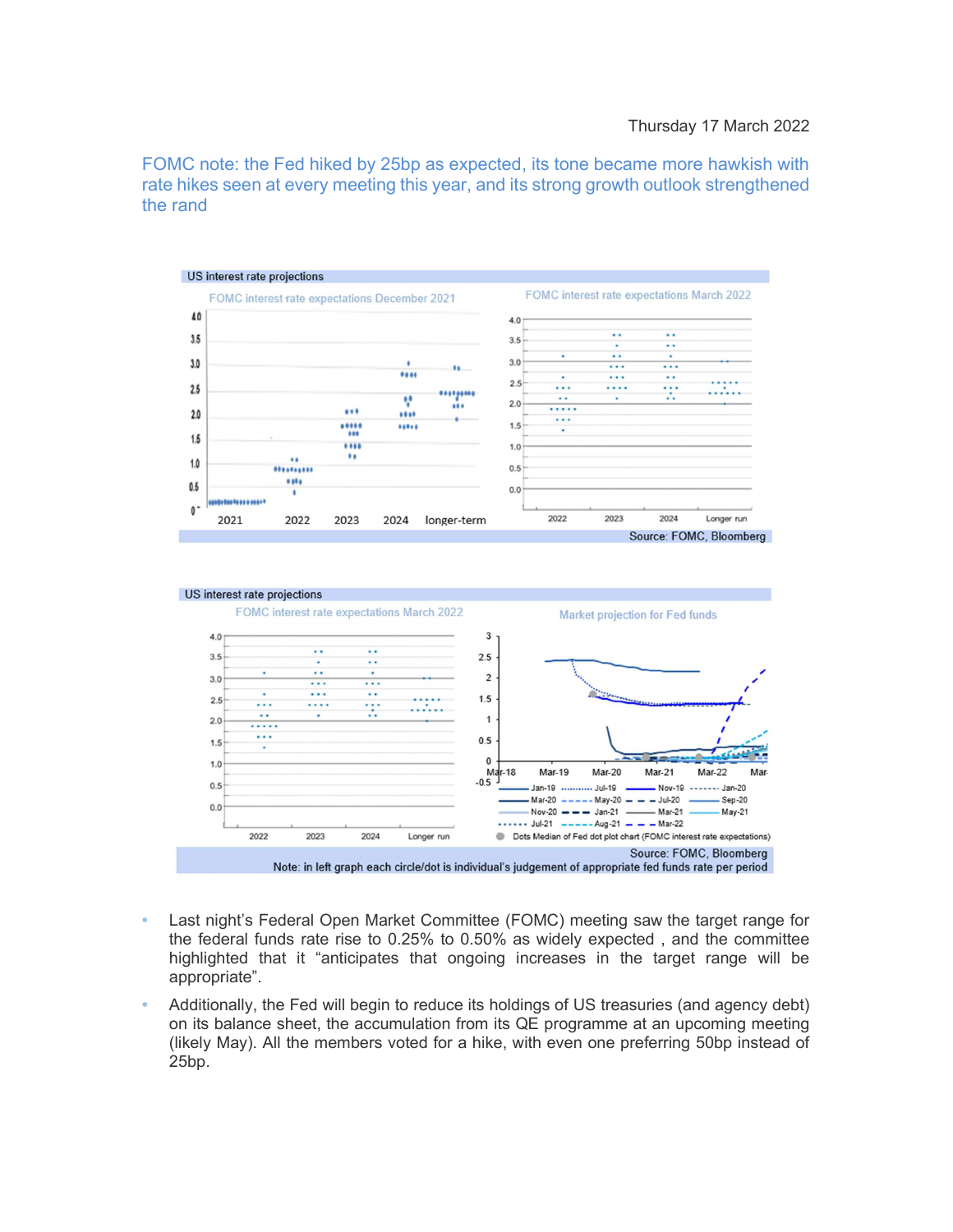- The statement added that the implications of the Russian/Ukraine war "for the U.S. economy are highly uncertain, but in the near term the invasion and related events are likely to create additional upward pressure on inflation and weigh on economic activity".
- Indeed, the Fed Chairman remained focused on inflation without economic growth concerns, and indeed was very confident on economic growth with little expectation of a recession in the US. Markets reacted positively to his comments, with risk-off receding materially.
- Risk assets benefited from the very positive reading of the US economy, with Chairman Powell specifically saying "(t)he economy is very strong", "(a)ggregate demand is strong, and bottlenecks and supply constraints are limiting how quickly production can respond."
- "Although the invasion of Ukraine and related events represent a downside risk to the outlook for economic activity, FOMC participants continue to foresee solid growth of … 2.8 percent this year, 2.2 percent next year, and 2 percent in 2024."
- While the US rate hike was expected, the tone of the FOMC statement was very hawkish with heightened concern about further future inflationary pressures, concluding "(w)e are attentive to the risks of potential further upward pressure on inflation and inflation expectations."
- Also at the conclusion of Chair Powell's press conference he highlighted for the third time that the "American economy is very strong", finishing with the statement that the US is consequently "well positioned to handle tighter monetary policy".
- The South African Reserve Bank is expected to hike the repo rate by 25bp on the  $24<sup>th</sup>$ , following on from the Fed's hike last night, and the FRA curve has fully factored this in, but the positioning for a 50bp hike has come out of the system over the past few weeks.
- The FOMC projection shows the target range for the federal funds rate at 1.75% to 2.00% this year, which is a substantial ramp up from December's projections of a range of 0.75% to 1.00% the last time the Fed's interest rate forecasts were published (December 2020).
- With the Fed's funds rate currently in the 25bp to 50bp range, this implies a hike at every FOMC meeting this year of 25bp, with six meetings remaining in the year. This aggressive rate hike cycle has been presented in order to squash forty decade high US inflation.
- South Africa's FRAs have fully factored in a 25bp lift the repo rate this month, and are building in another one for May and yet another for July, and indeed a 25bp hike is factored in by the markets for every MPC meeting this year, if not 50bp hikes at some MPC meetings.
- The MPC often follows the FRA curve at a meeting, but FRA curve expectations are volatile and change often, and so the future expectations out to twenty-four months have less effect than the nearest months reading on the SARB's interest rate decision.
- Also supportive of a March 25bp lift in SA's repo rate is the 25bp hike last night in the Fed funds target rate, with the SARB mindful of the need to maintain the interest rate differential between the US and SA in order to prevent very severe rand depreciation.
- The rand today reached its strongest level this year, at R14.89/USD, with financial market sentiment buoyed by the Fed's strong economic outlook, bolstering risk assets. However, there is still uncertainty on the effects of the war, but the outlook for ceasefire is improving.